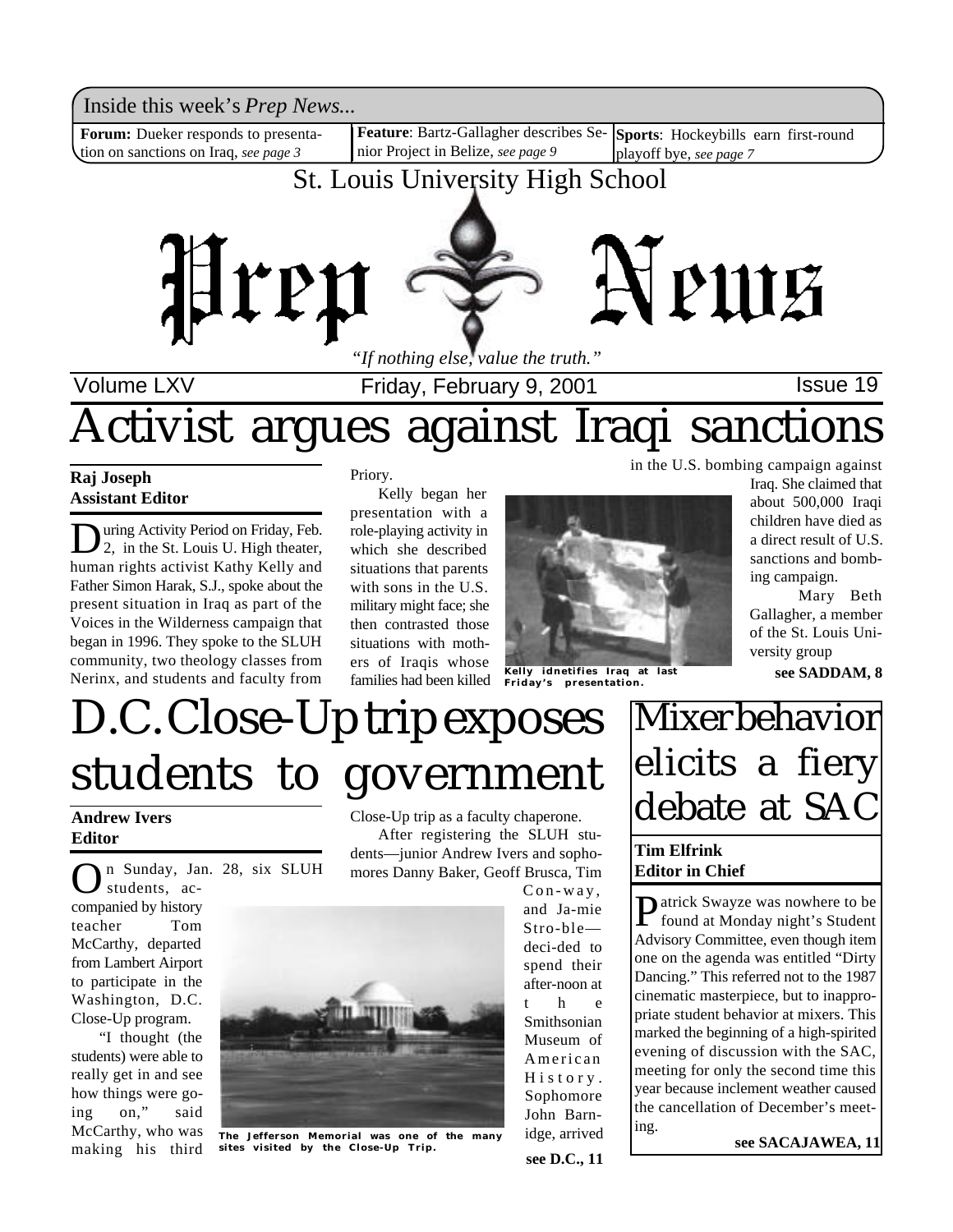### 2 **News** February 9, 2000 **News**

### Filibusterbills win fourteen ribbons at Nerinx *Speech Team takes home first place overall in fifteen-school competition*

### **Alex Green Reporter**

On Sunday, Feb. 3, the SLUH speech<br>team competed in the third Christian n Sunday, Feb. 3, the SLUH speech Interscholastic Speech League (CISL) meet of the 2000-2001 school year, held at Ursuline Academy. After two rounds of speeches and anxious pacing in the cafeteria, the SLUH team came out strong again, earning fourteen ribbons. The fifteen-member team competed in eight different categories against hundreds of students from fifteen different schools across the region.

After the meet, the team was in first place overall, ahead of rivals DeSmet and Borgia. Blue ribbons were awarded to

Brian Cunningham and Bryan Prosperi in Storytelling, Mike Nigh and Chris Storey in Humorous/Serious Interpretation, Fiju Job in Original Oratory, and the duos of Mark Milford/Justin Smith and Alex Green/Peter Meredith in Duet Acting. Red ribbons were awarded to J.R. Strzelec and Justin Austermann in Prose, Pat Cody in Poetry, David Neuner in Radio Broadcasting, and Ghassan Mohsen in Extemporaneous Speaking.

This meet was especially important to speech team coach and moderator Kathryn Whitaker since, "Performing to the best of our abilities was crucial if we were to make it to the speech championship," she said.

On March 4, the top seven contes-

tants in each category will compete against each other to determine the champions for the '00/'01 year. In the past, we has done well in finals, but has never been able to clinch the championship.

Justin Smith said, "We have the skill and ability to achieve our victory through perseverance."

Speech team member Chris Storey commented, "Because of our superior talents, we can easily beat DeSmet."

Referring to the success of the meet, team President Mark Milford was "very pleased with the overall outcome of the meet and [looks] forward to future success." The final CISL meet of the 2000- 2001 school year will be held Mar. 4 at Cor Jesu Academy.

## Mockbills lose with "innocent" verdict

### **Garry Holland Reporter**

 $\sum$  hile most of the SLUH community associates winter competition with the school's basketball, hockey, racquetball, and swimming teams, another powerhouse competed Saturday, Jan. 26 in a heated battle against Eureka.

Unbeknownst to most, the SLUH Mock Trial team stormed the County Courthouse in Clayton hoping to convince the judge and jury that Kris Hamburg in fact did conspire to create and pass counterfeit currency.

While you might be thinking that Kris Hamburg is that shady character who sits behind you in Theology, he is in fact simply the fictional defendant in this year's case.

The case centers around two adolescent teens whose materialistic desires lead them to create counterfeit currency. Sean Murphy, the prosecution's key witness and Hamburg's former best friend, was caught trying to purchase a Three Doors Down CD from a local record store with a counterfeit twenty-dollar bill. He maintained that the bill was created by Hamburg and thus entered into a plea agreement with the government in exchange for his testimony in the prosecution of Hamburg.

The SLUH team, which acted as the government's prosecution, felt comfortable going into the trial, having thoroughly rehearsed and memorized every facet of the case during weekly practices coordinated by moderator Gerry Quinn.

The established criminal lawyer Fred Drakesmith, father of junior Brad Drakesmith, as well as administrative lawyer Rich Risse, father of sophomore Stephen Risse, served as the team's lawyer coaches and offered valuable instruction and insight as to how to try the case.

The prosecution, composed of senior lawyers Tom Hilgeman, Pat Cody, and Garry Holland along with junior Tom

**see SPEAKEASY, 4**

### LaRussa speaks at Father/Son Banquet

Last Sunday, at the Regal Riverfront Hotel, the annual Father/Son Banquet was held. Over five hundred students and their fathers attended to hear guest speaker Tony LaRussa.

LaRussa spoke about the true nature of heroism and finding your true nature under pressure. He also gave several anecdotes from his extensive professional baseball experience, and spoke candidly regarding the Redbirds off-season moves and prospects for next season.

In a surprising show of generosity, over \$2700 was raised for earthquake

victims in India in an impromptu fundraiser. The money will go to the Jesuit-coordinated relief project in the State of Gujarat.



**LaRussa speaks to the masses on Sunday afternoon.**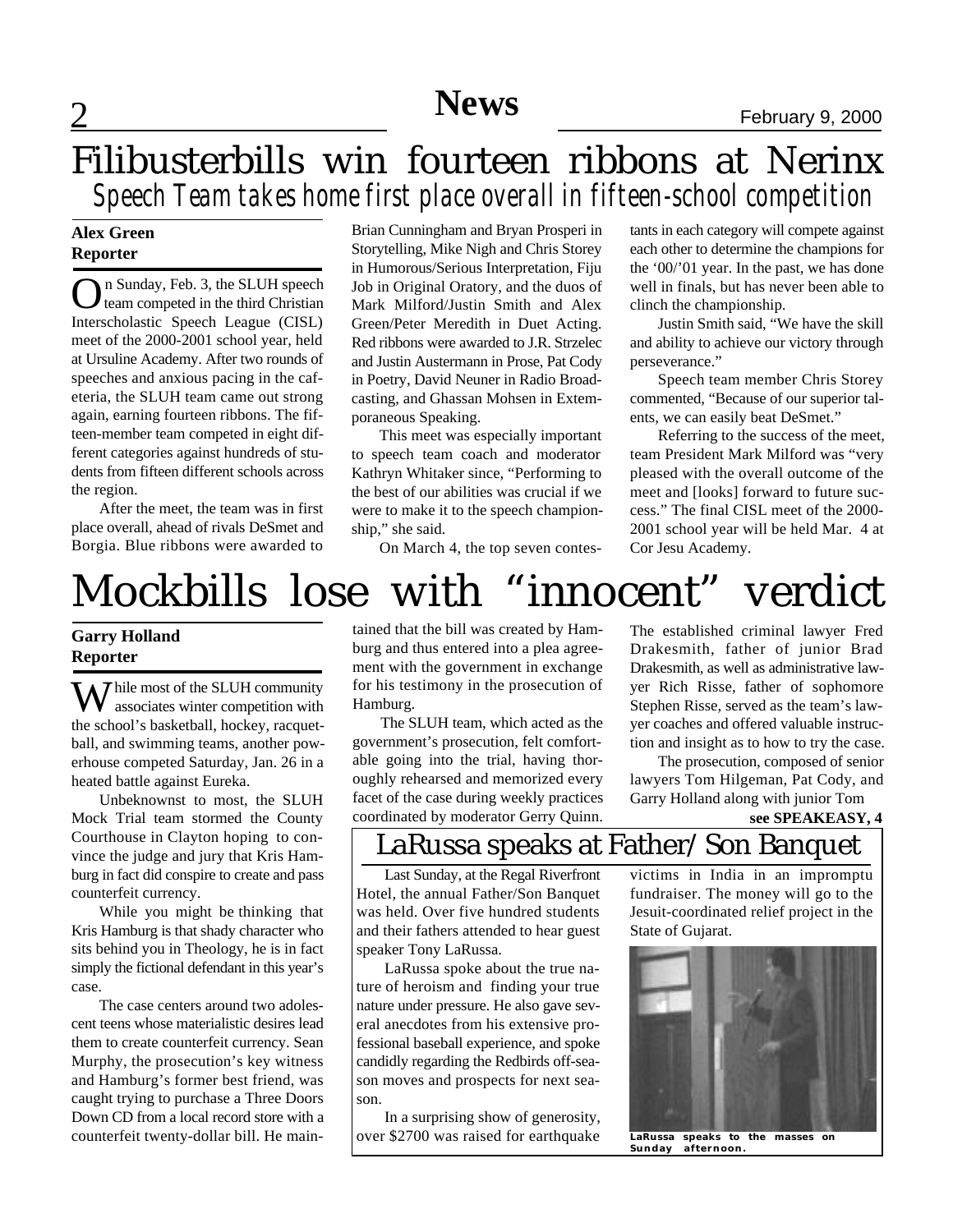### **Editorial** 3 VALENTINE'S DAY ISSUE With malicious submissions, spirit is lost

The Valentine's Day issue of the *Prep News* has been a popular feature since it was introduced well over twenty years ago, and, in its prime, it served many important functions for the student body and community. It allowed anyone direct involvement with the paper, a chance to see their own work published; it provided a link between SLUH and many of its female equivilents; it was *fun*.

Unfortunately, despite these attractive qualities, some ugly ones have been all-too-obvious in recent years. Making jokes at a friend's expense is an ancient and indilible quality of male relationships, so it comes as no surprise that a solid 50% of the valentines received by the *Prep News* were of the nature of : "Dear John S., You are so studly and manly. I am hopelessly infatuated with you. Love, John S." There is absolutely nothing wrong with this type of humor (except maybe its unoriginality); in reality, it can be a part of any healthy friendship.

But a major problem arises when a valentine legitimately seeks to cause hurt or arouse pain, especially because these types usually appear in forms which appear benign. When an editor has to sift through over five hundred submissions, how can he be expected to know which are just for chuckles and which are down-right awful, especially when so many refer to inside jokes?

Don't underestimate the number of submissions which can find their way into the publication despite their horrible intent. Two years ago, a student still guilt-stricken about a tragic accident from over the summer was sent an innocent-looking message which actually mocked him for his role in the tragedy. Just last year, a valentine on the front page mocked a student because his girlfriend had recently left in a painful break-up. The point is, when even one valentine that brings about suffering is published, the spirit of the entire publication is wasted.

Last year's issue was *thirty-four* pages long, a nightmare that took hours upon hours to edit, assemble, and, worst of all, staple. All this work is in addition to the normal workload the editors face in publishing the standard *Prep News* for the week. This is not meant to suggest that the workload alone led to our decision not to publish such an issue this year. We merely want to illustrate how much we feel is lost, how much effort has gone into something which is ethically wrong if even a few of the wrong kind of valentines slip past.

If you have not already heard on the announcements, STUCO has graciously decided to put out an edition of valentines, an especially daunting task for a group of guys who know next to nothing about laying out a publication. The senior officers feel that they have enough time to invest in editing submissions so that they can reasonably guarantee that no offensive or evilspirited submissions will slip past, a promise that the editors of the *Prep News* felt they simply could no longer make. We wish STUCO the best of luck in their endeavor and ask the student body to make their job a bit easier than ours has been by simply not submitting the wrong type of valentines in the first place.

Happy Valentine's Day!

## LETTERS TO THE EDITOR Iraq presentation should have appealed to intellect, says Dueker

To the editors:

As I wandered out of the theater after the Iraqi sanction presentation last Friday, about the only thing that I could feel was disappointment. I suppose I got part of what I expected, mainly the real, moving stories about conditions and problems in Iraq from a first person angle. But for some reason that half was almost unappreciated due to the total lack of any background information or counter-point discussion in the presentation.

I do understand that this was a human rights venture, and by no means did I expect any pro-sanction speakers or any prosanction sympathy whatsoever. I attended because I wanted facts and information about the situation, thought-provoking insights, and some hearty discussion material. But what I got was a seemingly oversimplified view of the situation, with the "bad" United Nations and the "good" Iraqi people. I wanted to know the purpose of the UN sanctions, what items they were sanctioning and why they picked those particular items, why the UN deemed it necessary to bomb a shelter, and I especially wanted to question the role of Iraq as the aggressor in the Gulf War. I thought that

these were valid questions and that some factual informational base had to be achieved before we could be expected to make a decision. But I thought that we were treated like children, given minimal facts, frightening images, and then expected to be enthused enough to consider their cause. I know that additional information was handed out, but there was still no mention of the reasoning of any side in the initial presentation.

First of all, I think SLUH students should take pride in their ability to make good moral decisions, as I feel most students do. I think SLUH students expect information, answers to questions, and time to make their own individual decisions about any given situation. SLUH students expect more than bare-bones facts and a strong emotional appeal. I would hope that even the most avid human rights activists would have more to their argument than "people are dying." Not to say that human life is unimportant, it's just that reality and practical solutions also have to enter into the situation before anything significant can be accomplished. I know that this is a very difficult situation, and we students should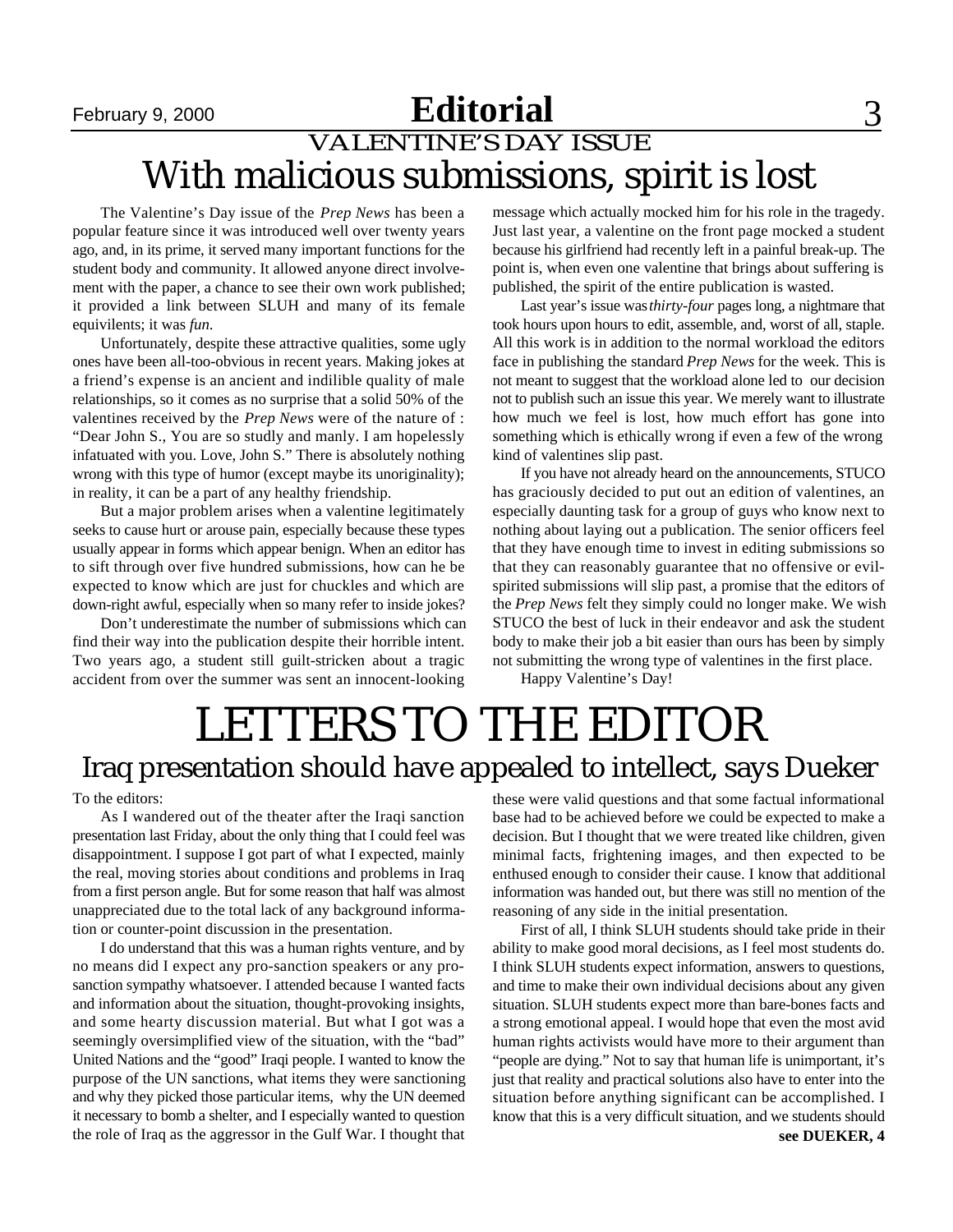## 4 **News** February 9, 2000 LETTERS TO THE EDITOR Sutter feels focus on religious aspect of Senior Project is too great

To the editors:

I don't want to insult any faculty or students or anybody involved with Senior Project, but I do want to offer a viewpoint that is taboo amongst the Senior Class and many of the faculty involved. While away for four weeks on my own in the world of Head Start I felt a constant pressure, like an overbearing parent watching you at church. I felt pressure while I was tying shoes, serving lunch, and zipping up the children's coats before they left for home. I couldn't help but think that I was cheating and disrespecting the idea behind Senior Project. I didn't find God in the kids. I didn't find God in any of the work I did. That Monday night when we were assembled into groups to discuss how the projects were affecting us I felt pressure to say that I was changed by what I was doing. In all honesty, I chose my project because I love kids. When I was their age I was in day care for the same reasons they are. God was not an issue and I didn't feel any closer to Jesus afterward.

I felt that my work was not enough. The personal satisfaction I got out of it was diminished by the insistence that I have a lifechanging encounter with God, or experience personal growth. The result was an overwhelming sense of worthlessness. I examined what I was doing so much I realized the kids could have lived happy lives without ever meeting Dan Sutter or Benn Overkamp. Then I began to question my reasons for choosing the project.

### SPEAKEASY

#### (from 2)

Holzhauer and Mark Valdez, Tom Chibnall, and John Iovaldi, was confident heading into this trial of the century. But despite the team's sound reasoning, prompt objections, dapper attire, and Matlock-esque flair, the LawandOrderbills lost by a razor-thin margin of a combined six points on the judge's scorecards. Senior Tom Hilgeman felt the team "succeeded in every aspect of the trial but was disappointed only in the verdict." Moderator Gerry Quinn was pleased with the team's performance and echoed the sentiments of the presiding judge that "both teams were truly exceptional." Senior Tom Chibnall was befuddled by the decision, as he believed that "the Eureka squad conducted themselves in an unprofessional manner." Although SLUH lost its first competition, its formidable score of 174 still could enable the team to advance to later rounds as a wild card.

While the Mock Trial emphasizes the actual competition, Quinn feels underlying the objective of the Mock Trial team is to introduce young people to the actual workings of the legal system. Therefore Quinn has provided the opportunity for participants to serve as jurors in Washington University Law School's Mock Trial and to shadow a lawyer for a day to gain further insight into the law profession. Senior Pat Cody said, "I joined the Mock Trial team because I aspire to attend law school and

"Maybe the guys working with autistic children are experiencing a personal growth. Maybe the students working at the hospitals are having an encounter with God. Maybe the group in Belize is having a life-changing experience in a third world country." Was I wrong for choosing a project that didn't test my limits every hour? Was I doing something wrong since I wasn't feeling any closer to God?

I am asking the entire student body, the faculty, and the theology department especially: Why force the seniors to make Senior Project more than what we experienced? Doesn't the feeling of being oppressed by religion negate the whole purpose? I believe in God. I believe life changing, personal-growth experiences happen when they are supposed to, IF they are supposed to. I am not criticizing the idea. I just want you to think about the following question.

How are high school seniors supposed to answer honestly the questions raised in Senior Project evaluations with so much advertisement on how wonderful the experience should have been?

It's peer pressure coming from the wrong group of people. It's reverse-peer-pressure. In the words of the great Neil Peart, "Conform or be cast out."

Where does that leave God? Sincerely, Dan Sutter, '01

practice law as an attorney. Mock Trial simply allows me to simulate what I would actually be doing as a lawyer."

The next trial is on February 24 at the Clayton Courthouse against Pattonville.

### DUEKER

#### (from 3)

be confronted with difficult, even seriously disturbing facts in order to understand and form an opinion about the situation.

Asking someone to agree with you should appeal to every aspect of that person, not just selective parts most beneficial to your cause. I am not accusing anyone of being purposely manipulative or withholding facts, and I have total respect for someone who decides that Iraqi sanctions are immoral. I, however, do not have any respect for someone who even unintentionally assumes that someone could form the same opinion as them without first being properly informed. Express your opinion, not selective facts that make your particular cause more appealing. I will always believe that this person who forms a decision with the most facts at his disposal better off than even the most avid lesser-informed activist. I urge everyone to stay informed and to respect our minds as much as our hearts. Jeff Dueker '01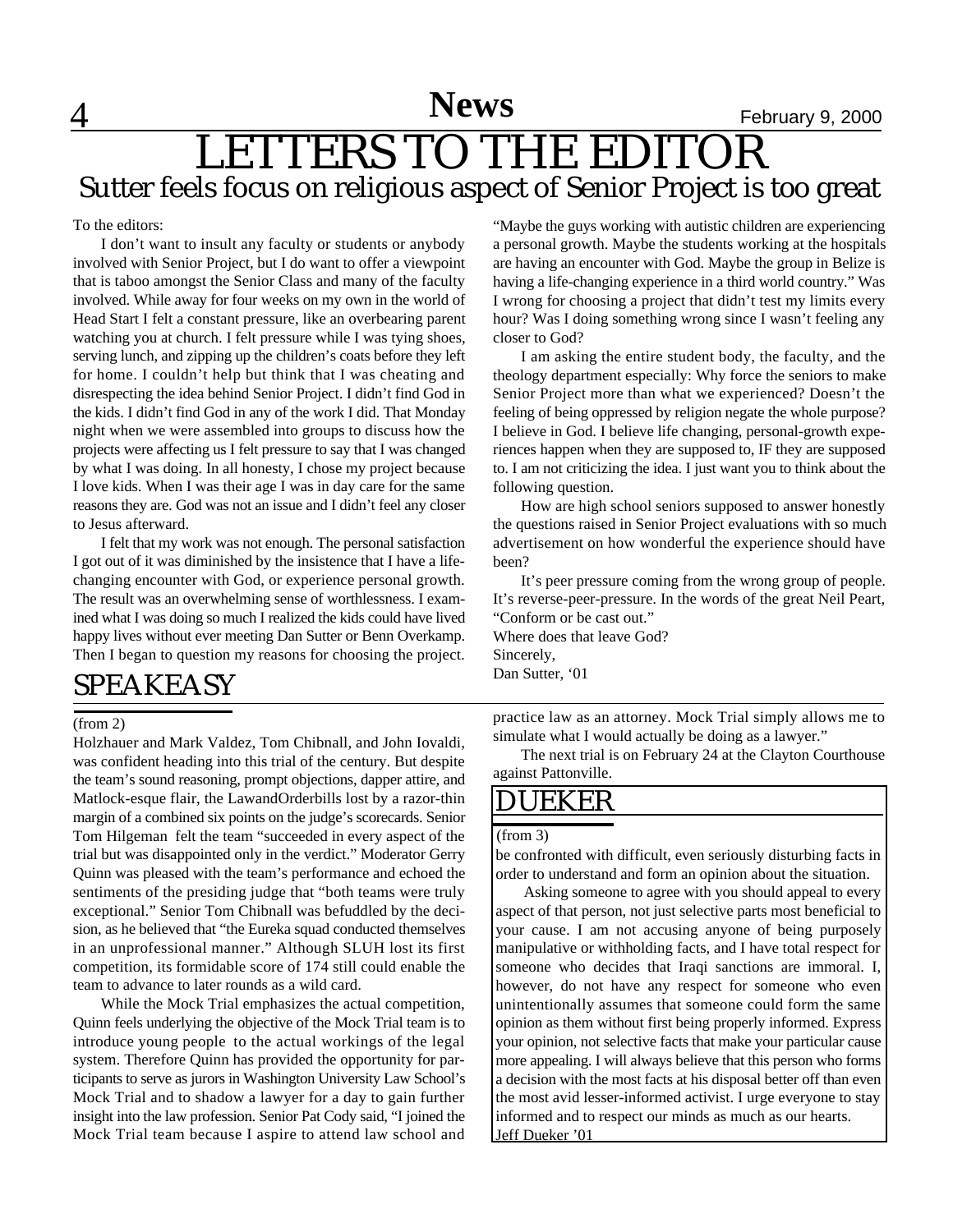### **Sports**

## February 9, 2000 **Sports** 5 Basketbills go 1-1 with two great efforts *Team loses to DeSmet on Senior Night, but cruises by Mehlville*

### **Shawn Furey Reporter**

W ith the season winding down and the difficult District tournament looming, the basketball team experienced an unfortunately common loss and a pleasantly unexpected easy victory this past week. With a 61-42 loss to DeSmet on Senior Night and a 33-point win over the hapless Mehlville Panthers, the team felt both pain and a release of frustration, all in the past seven days.

This past Friday night the team came out with furious tenacity in their game against the DeSmet Spartans. The boys from Ballas only lead by one at the half a half that was marked by a smothering U. High defense.

Senior captain Kyle Bruno said of the team's inspired play in the game, "I am very proud of our effort and I am glad we could play so hard to honor the seniors."

The second half, however, was only half as productive as the first. With DeSmet heading into the fourth quarter up by only two, and with the raucous SLUH crowd going crazy behind their Billikens, it seemed as though SLUH could very well pull off the upset. However, the Spartans came up with some huge outside shooting to pull away with a 22-5 edge in the quarter, and a 61-42 victory.

Of the fourth quarter let-down, coach Maurer said, "When you get behind to a great passing ballclub like DeSmet, it's hard to play catch-up."

On Tuesday, the Billikens went down south to battle a struggling Mehlville team. The U. High dominated this contest, handing the Panthers a 56-23 defeat. Troy Lindbeck led the team with 17 points, and every player got a chance to show his stuff. The win served as a small reward for all the hard work the team had put in during their recent stretch of tough losses.

Head Coach Don Maurer said, "It was nice to get everyone to play, but other than that, and getting the win, we don't take much away from this one."

This next week figures to offer another exciting set of games against MCC rivals Chaminade and Vianney. Hopefully the Jr. Bills can pick up where they left off with Mehlville.

# Ripcordbills snag second in district; look for strong showing in sectionals

### **Mike Smallwood Reporter**

The Wrestlingbills went into districts<br>at Parkway North last Saturday  $\blacksquare$  he Wrestlingbills went into districts backed by an entire season of preparation and hard work. Their season-long efforts paid off against teams such as DeSmet, CBC, and Webster.

Boyd Gonnerman (112) started the team off well with a decisive 16-0 win over his CBC opponent. The dominance continued when Sean Staed (125) immediately took his man down to his back and pinned him in only 45 seconds. Colin O'Brien (145), Joe Bommarito (152), and Ben Purcell (160) also pinned their opponents in the 1st round.

The team got off to a good start again in the second round, but this time Alex Born (103) set the pace. He totally controlled his man, repeatedly letting him escape and then taking him down. Jim Pagano (119) put his opponent to his back at 3:42 in the second period to move on to the next round.

Bommarito also wrestled a close match, finally winning 10-7 after picking up two reversal points after he had been nearly pinned in the later-part of the third period. Purcell outlasted his opponent and scored 6 points in the third period to win 12-7.

In the third round Dan Wankum (171) advanced into the final round for a chance at third place. After nearly pinning his man in the third period, Wankum collected a 15-6 major decision.

The final round was full of excitement as five wrestlers went for first place and three for third. Born pinned his opponent in only 1:39 to win first place in an impressive manner. Gonnerman had a strong match but was unable to win and placed fourth.

Staed's match was intense, as he reversed his opponent with about ten seconds left and was almost able to turn him to his back before time ran out. Despite losing that match 9-7, he won second

place.

O'Brien literally hurt his opponent before he pinned him at 3:26 to win first place. Bommarito also fought another tough match before losing 8-4, but won second place overall. Ben Purcell also placed second and Dan Wankum picked up fourth place. John Stathopolus pinned his Gateway opponent in 1:33 to win third place.

The team finished with 117.5 points, 36.5 points behind first-place Desmet. More importantly, however, the eight wrestlers who placed will move onto sectionals this Saturday at Hazelwood West, and according to head coach Tim Curdt, they should "be nice to watch."

"Eight qualifiers was nice.... It's particularly good to see Colin and Alex get first," commented Curdt. "If a few matches had changed slightly or if we would have had a full line-up (referring to Stan Niemeier's unfortunate shoulder injury and the open at 189 weight class) we would have had more (qualifiers)."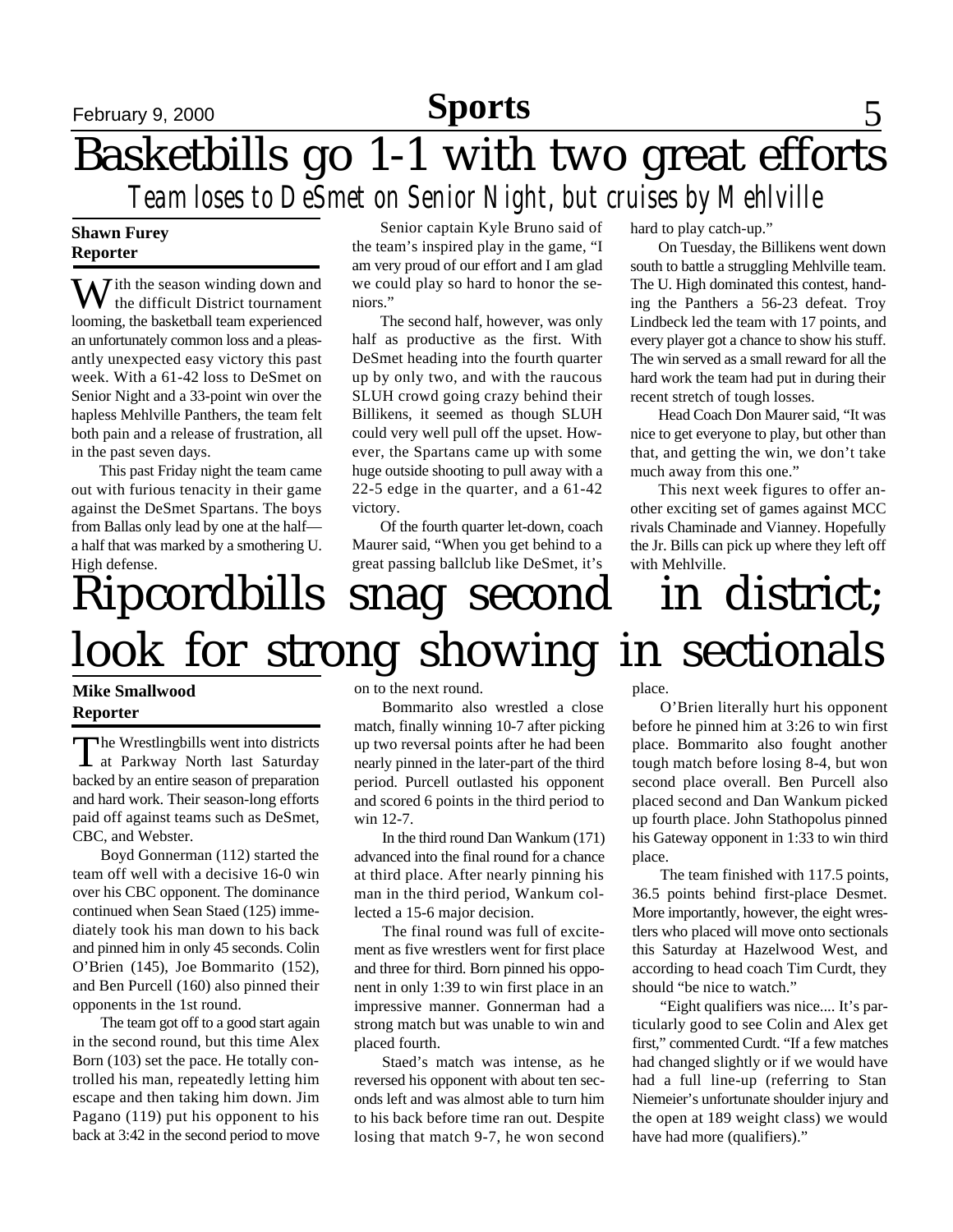## **6 Sports** February 9, 2000 More records fall as Riflebills defeat MMA

### **Jon Neff Reporter**

Ount the records that the rifle team<br>
has broken this year : individual fourhas broken this year : individual fourposition (Bill Everding), the standing position (Everding), the sitting position (Jon Neff) and most freshman earning their letters by the end of December (4) . Now two more have fallen. The team that coach Mike Brummett called "the best team I have had in my 14 years at SLUH" now owns the school records for team threeposition and the kneeling position.

The Varsity team's top four—consisting of Everding (559), Todd Mazurkiewicz (537), Giles Walsh (536), and Neff (506)—broke the record of 2127 (set in 1979) by scoring 2138 out of a possible 2400 in a competition against Missouri Military Academy (MMA) last Thursday. This record had previously eluded the team by a mere six points two months ago at a match with Quincy High.

Five days later, Adam Hilkenkamp

broke the kneel record of 240 out of 250 (set in 1980) with a 241. This leaves only three major records the team has not broken: the team four-position, which the team missed by only six, the individual three position, which Everding missed by two with his 559, and the prone position record, which stands at an almost-unbreakable 999 out of 1000. "With the amount of talent this team has," Hilkenkamp said, "I don't see how any of theses records, except for prone, can stand much longer."

Yet, in the midst of all this record breaking, there was a competition too. Three weeks ago, the SLUH rifle team beat MMA by 95 points. It was a good margin of victory, but not what the team had hoped for. However: it was only a 30-shot match, and top shooter Bill Everding could not participate due to an operation. Against MMA last Thursday, however, Everding was back and it was a full 60-shot match.

This time, the varsity team accomplished what it had hoped to do at the beginning of the year. After last year's two upset losses to MMA by 12 and 13 points, SLUH's goal for this year was to blow out MMA. The team of Everding, Mazurkiewicz, Walsh, Neff and Peter Berns (469) combined for a total score of 2607. MMA's score of 2142 trailed behind SLUH by an amazing 465 points. With this margin of victory, SLUH could have dropped its low shooter so that the teams were five on four and still have lost by only four points. Everding, Mazurkiewicz and Walsh shot their personal bests for competition.

In addition, SLUH swept the match with both the JV Team (2237) and the Freshman Team (2175) defeating MMA's top team.

This weekend, SLUH will compete in the National Three-Position Sectionals, where their score will determine their national ranking for 2001 in this category.

## Aquabills tighten speedos for upcoming state tourney

### **Jeff Dueker Reporter**

The reality of the situation is very<br>simple: the Speedobills were ranked The reality of the situation is very third in their conference, and the Speedobills took third at conference. But by all means, SLUH was a noisy, rambunctious third, making a lot of noise and frightening a lot of people. They are a very young team, and a young team already in third makes a whole lot of people, all across the state, fear the Billiken.

The first reason everyone should be scared: junior Greg Szewczyk, whose speed is as maddening as trying to spell let alone pronounce—his name. He set a conference record in the 100 backstroke with an incredible time of 55.75. So you could say that Szewczyk has beaten everyone who swam that event in this conference throughout history, and you would be right. In addition, he also won second place in the 100 Freestyle, with a time of 49.81—in layman's terms, "really fast."

Sophomore Tom Heafner finished the regular season strongly, taking second place in the 100 Butterfly with a time of 56.52 and second place in the 100 Breaststroke with a time of 1.03.70.

"Overall the team did very well," said head coach Terry Murray, and the team is proud of its third place finish and thankful for all of the wet, painful fun they have had during this swim season.

But for some of the best, the season is not over. Only the state qualifiers have practice now, gearing up for a strong showing in State for themselves and for their team.

## Swimming Team State Qualifiers

Freshman Kurt Doll — 50 Freestyle, 100 Freestyle Freshman Nathan Harris — Relay Senior Zach Hartwig — Relay Sophomore Tom Heafner — 100 Breaststroke, 100 Butterfly Senior Nick Hellwig — Relay Freshman Nick Konczak — Relay Senior Charlie Maitz — Relay Freshman David Marek — Relay Sophomore Kevin McEvoy — Relay Senior Dave Parker — Relay Senior Keith Peterfeso — Diving Junior Greg Szewczyk — 100 Freestyle, 100 Backstroke Sopomore Winslow Tandler — Relay Sophomore Carl Thompson — 500 Freestyle Freshman Gabe Toennies — 200 IM Freshman Brad Witbrodt — Relay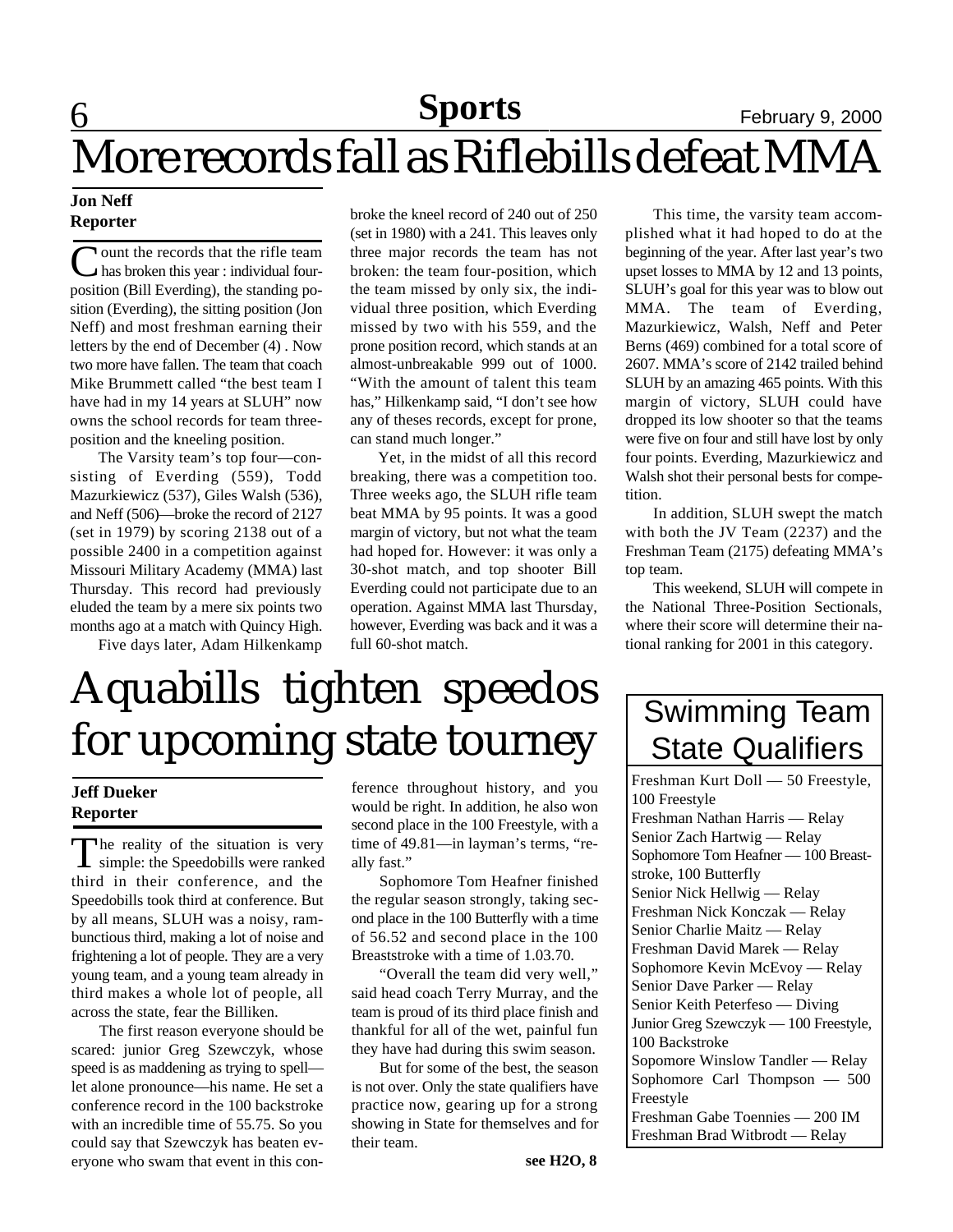## February 9, 2000 **News** 7 Puckbills thump Althoff, are thumped by CBC; earn first-round playoff bye

### **Jon Neff Reporter**

The Hockeybills entered their final<br>two games of the season last weekhe Hockeybills entered their final end with CBC on Friday and Althoff on Saturday. After their defeat of Webster two weeks ago, the Jr. Bills looked to win the final two games of the year and assure themselves a high ranking in the upcoming playoffs. While they did lose to CBC 6-2, they defeated Althoff 6-2 and secured a first round bye for the playoffs.

Hockey games against CBC always draw a large crowd from both schools, and this game was no exception. So, before a packed Affton Ice Rink, the puck was dropped and the game began. Immediately CBC began to take over. The puck spent most of its time deep in SLUH territory. When the Jr. Bills were able to

break out, CBC either broke up the play or caused the forward to use a dump and chase method to get the puck deep into the CBC end. Neither produced much offense and SLUH was not able to get many shots on goal. However, goalie Geoff Schuessler and the defense kept CBC off the board for most of the first. CBC was able to tally only one goal, by Tony Carosello.

With the amount of pressure that CBC put on Schuessler and the defense, they would be hard-pressed to stop CBC from scoring more goals. CBC picked up in the second right where they left off in the first. They kept high pressure on SLUH's defense and as a result, the Jr. Bills could never materialize any good scoring chances in the second. CBC, however, added two more in the second with goals, by Ken Jacobsmeyer and Matt Kaiser, bringing the score to 3-0.

In the third, CBC refused to let up. Carosello added his second of the game and Mike Roesh added another to bring

the score to 5-0. SLUH was able to add two goals later in the third, one each by Tom Merkel and Mike Macauley to bring the score to 5-2, but it was already too late.

SLUH made one last attempt and pulled Schuessler to bring on a sixth



**Geoff Scheussler stops a CBC shot.**

skater. With less than a minute left in the game, CBC goalie Steve Parsons lofted the puck out of his own end and the puck slid down the ice, bounced off the left post and barely slid over the goal line. So, with that empty net goal by their goalie, game ended with a 6-2 CBC victory. The shots basically told the story of the game, with CBC outshooting SLUH 39-12.

Coach Charlie Busenhart simply said, "They outplayed us."

The following night SLUH returned to Affton to take on the Althoff Crusaders. SLUH scored goals in every period of the game and easily outplayed Althoff to win by a score of 6-2.

SLUH scored its first goal of the night on a breakaway by Matt Durbin that was started with a beautiful pass by freshman Matt Pijut. Derek Winters added another goal when he took a pass from Chris Prater and blasted a shot from the left point that sailed through traffic and past the Althoff goaltender.

SLUH scoring continued in the sec-

ond period when Macauley stole the puck from an Althoff player in his own end, skated by two defensemen, and made a fantastic backhand shot that beat the goalie blocker side. Later in the second, Sean Leahy and Joe Mantovani teamed up for two quick goals. For the first goal, Leahy

> ripped a shot from the right point that hit the Althoff goalie in the face, bounced down right in front of the net, and was picked up by Mantovani for the easy goal. Fortysix seconds later, Mantovani laid a perfect pass onto the stick of Leahy, who one-timed the shot from the right circle. This brought the score to 5-0 in SLUH's favor. Althoff scored one goal at the end of the second and another midway through the third. The goals were meaningless, however, and Tim Mudd added the sixth goal for SLUH on a pass from Brian Connolly, who was set

up behind the net. Durbin also assisted on the goal. SLUH starts the playoffs next Monday agianst Rockwood Summit or Clayton at South County Rink

### H2O

#### (from 6)

 Do not be fooled by the long list of state qualifiers; it is extremely hard to qualify for state and the number of qualifiers is just a reflection of how good our team really is. These guys have earned their spots and are the cause of some great excitement around the SLUH swimming community.

With that said, the State meet starts today at 3:00 at the St. Peters RecPlex. Get out there if you can, but also keep in mind that finals are Saturday, again at 3:00. Come out there and cheer your friends and your school on. Swim meets are surprisingly exciting when fans are actually there, and when you've got these guys swimming for your side.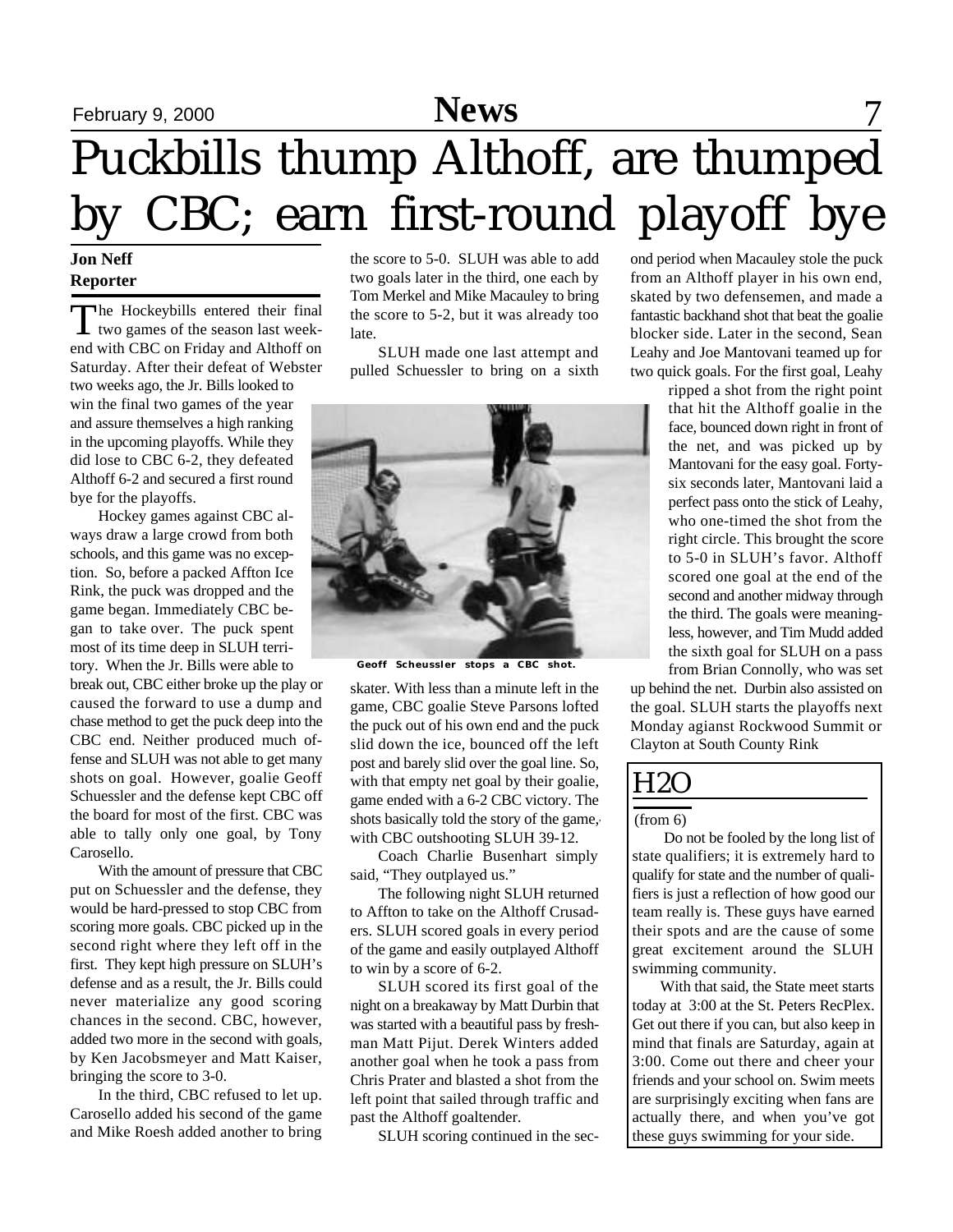### **8 Sports** February 9, 2000 Twellman, Sinclair sign letters of intent **Sports**

### **Tom O'Brien Reporter**

A lthough they play different sports,<br>both James Twellman and Matt lthough they play different sports, Sinclair have shared many of the same dreams and have had the same desire and focus that drives an athlete to reach a higher level. This past Wednesday, their focus paid off, as each signed a letter of intent to play a Division I NCAA sport. Twellman will play soccer at Stanford University and Sinclair will head for the University of Illinois to play football.

Over the past two years, Twellman has emerged from the looming shadow of his brother, Taylor, to lead SLUH's varsity soccer team. During his four-year career, Twellman amassed a whopping 66 goals and 35 assists, earning his own spot in SLUH soccer history.

It's always been a dream of mine to go to Stanford," said Twellman of his future, "and when they started to recruit me, I was very excited. I mean, this is

### SADDAM

#### (from 1)

responsible for bringing them to St. Louis, feels that speakers like Kelly and Harak are valuable because they offer "much more...than we can read in the newspapers.... Kelly and Harak saw the bare hospitals with no supplies, the sewage in the streets, the lack of electricity, and the dying babies."

She and Harak spent most of the presentation relating their experiences in bringing supplies to Iraq. Harak told one story about his taxi breaking down at night in a desert, home to poisonous snakes. He wryly commented, "I was thinking that either I'd die or have an amazing story to tell."

Aside from the danger of snakebite, he also openly and publicly violated United Nations/U.S. sanctions. He has been to Iraq three times since the Voices in the Wilderness campaign began in 1996. Kelly has been to Iraq 13 times. She has been threatened with 12 years in prison and has really just a dream come true."

When he signed, Twellman wanted to be comfortable, surrounded by the people who have been with him for the whole ride, nurturing his soccer career as well as his life—in short, he wanted to be with his family. "He wanted to be by his family, so he decided to sign at home," said soccer coach Charlie Martell. For this reason Twellman avoided the limelight he might have had at school and signed at home. "Signing with Stanford [was] just something I had to do at home," said Twellman.

Twellman is currently undecided about he will major in at Stanford.

Even in his freshman year at SLUH, Matt Sinclair had one ultimate goal: to play football in college. Four years later, he appears larger than life; even on paper, Sinclair is huge. He finished his football career here last fall with 174 solo tackles and 30 assists on defense and 849 yards on 48 catches on offense.

Sinclair turned down numerous scholarships in order to play at Illinois.

been notified of a proposed \$163,000 penalty against the organization.

Despite these heavy fines and prison terms, Harak feels that he is called to serve the people of Iraq. While he cannot quantify the success of his speeches, he still feels he is raising awareness of the situtation in Iraq.

The U.N. embargo prohibits the sale of numerous items, including pharmaceutical equipment, insecticides, education supplies and chlorine to disinfect water. The sanctions were imposed in 1990 to force Iraq to admit international weapons inspectors.

 The two speakers ended up at SLUH after Gallagher, who is the mother of SLUH senior Peter Bartz-Gallagher, contacted Garavaglia to see if there was interest in having the two speakers.

Said Garavaglia after the presentation, "I was pleased with their appearance. I expected about seventy (people), not an overflowing theater. Regardless of He hopes to have a shot at starting his freshmen year; Illinois graduates the core of their linebacker staff this year.

Sinclair signed his letter of intent at school on Wednesday in the Coaches' Commons surrounded by about a dozen students, a camera crew, head football coach Gary Kornfeld, and most importantly his mother, Carol Sinclair, who said, "I think I'm going to cry," as Matt pulled the documents he needed to sign out of a folder emblazoned with an Illinois logo.

So Twellman and Sinclair will achieve their dreams and play at the next level. Of his future, Sinclair said, "Hopefully four years of starting at Illinois, and then go pro."

For Twellman? "I want to get my degree from Stanford, that is something that can help me for the rest of my life," he said earlier this week. "At some point I want to play professional soccer. That has always been a dream of mine."

For Twellman and Sinclair, and their families as well, the dream continues.

whether people were there for extra credit, to learn about Iraq, or because girls were there, and despite the shortened activity period, I think that (Kelly and Harak) achieved their aim of initiating conversation."

While many students agreed that the sanctions should be stopped, just as many did not agree with the manner of presentation. Senior Mark Rosenkranz wondered about the "hypocrisy of denouncing the government spending of which [Kelly] takes no part when she's required to," because Kelly has not paid her state and federal income taxes for the past 18 years even though the Gulf War started only 10 years ago.

Despite the mixed student response, Garavaglia would like to attract more speakers. A Voices in the Wilderness bus is coming to the St. Louis area in April or March, and Gallagher said that "SLUH could definitely get in on the action, if desired."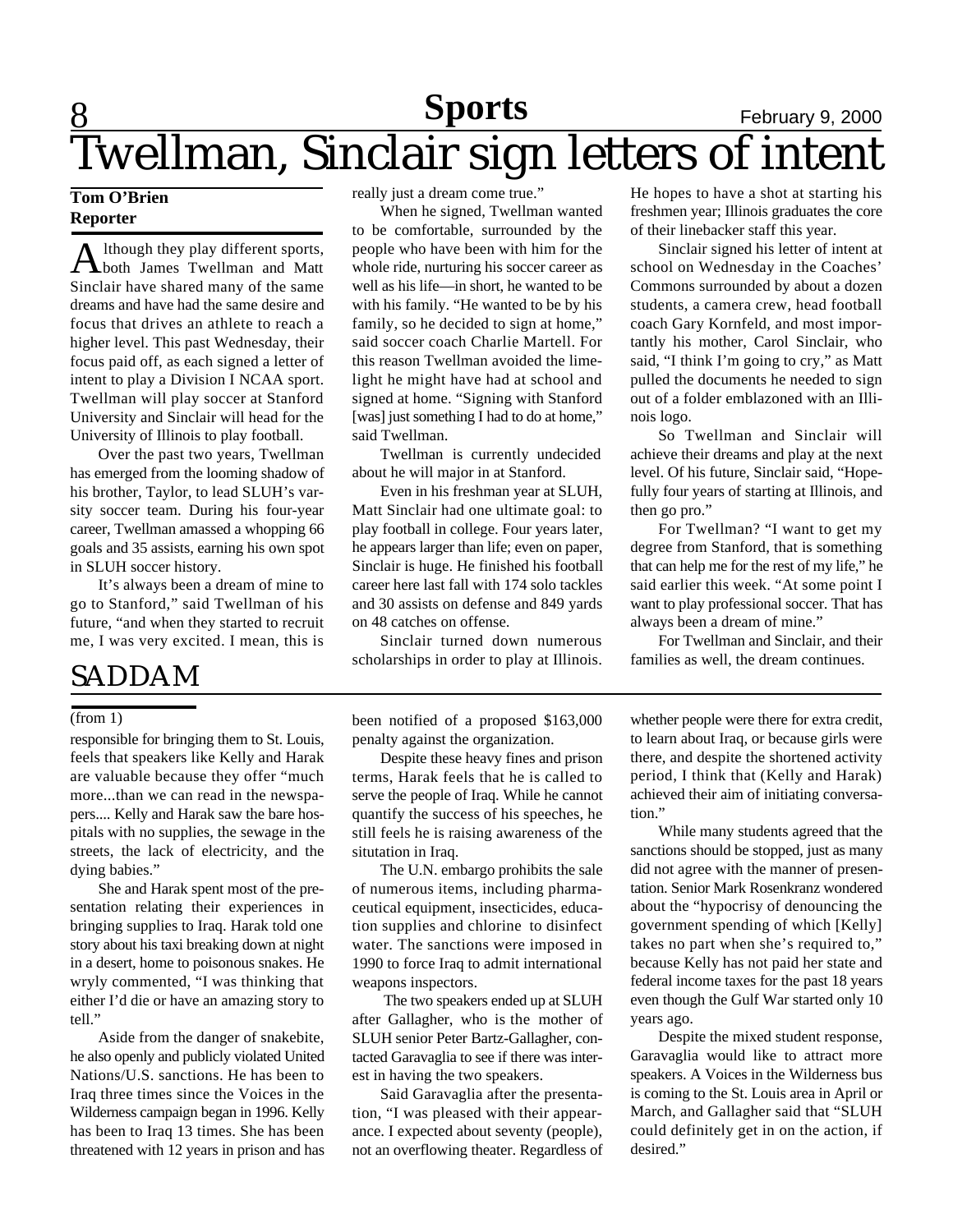February 9, 2000 **February 9, 2000 February 9, 2000 Feature**

## Reflecting on the wonder: Belize

### **Peter Bartz-Gallagher Sports Editor**

*"When I was there, I was excited about telling everybody about all the crazy things that happened. When I got home, the more I*

*talked to people, the more I realized that there was no way I could make them understand what I was trying to say."*

—Peter Wiedmann

Peter is correct. I can't say in any amount of writing what my Senior Project trip to Belize meant to me. All I can do is tell you what happened.

Mainly, what we did in Belize was build. During our twenty-three days, we completed two simple houses, a school building, and re-roofed another house. I have participated in Habitat for Humanity houses in the USA, but the act of building houses in Belize struck me as it hadn't before. We used few power tools. We mixed concrete by hand. The same people who laid the floor and put up the walls also

nailed the roof. Building was a visceral and communal experience. We didn't call a contractor and we didn't petition the zoning board. Our houses were built by clearing a spot and putting a home where there was nothing. The sense of completion and

fulfillment was so great when we were able to literally give people shelter who had none before.

The way we got to know the people that we did was to go to work with them. Not for one moment on this Senior Project were we working for someone while they watched. We worked with everyone we met. We carried heavy loads with them, we got caught in the rain with them, we took lunch breaks with them and we lived with them.

What sets this experience apart from everything I've done ever before was the sense of immersion that you can only get if you work at it.

That is, even being in Belize, helping people out, wouldn't have been as wonderful if we hadn't been so involved with the lives of the people we were working with. We encountered friends who loved to laugh, loved to play, love to have fun. They were so much like us, in so different a setting. We enjoyed joking about little



**A young woman of San Benito Poite**

colloquial differences in spoken English. When tutoring at a small school, try to get a little Belizean to draw a "tree" for you. You'll probably be presented with a lovely 3.

The people themselves represented an entirely foreign world as well. The men with whom we worked were at most only a few years older then we were. They were all married. And they had

> children. Our life of education into adulthood is unknown to them. I had always considered myself to be living comfortably. Now I can see that my opulent wealth is above and beyond anything most people could ever dream of. An air-conditioned home, a two-story house, a washing machine? They might get running water or electricity by the end of the summer. Our friends live with their wives and children in houses that were, at their largest, twenty by twenty feet. They haul water from small creeks nearby. I suppose I had expected to meet people "in touch with their existence," or "living simply." No, these people are just poor. And they don't like it. They aren't more spiritually fulfilled or emotionally peaceful because they lead a modest life. They just don't make enough money to do anything but live. They wonder why people in the USA make so much more money for doing the

same things. My intention is not to make you feel sorry for these people. I just hope my story can make you think about why you have the gifts that you do, and why these people don't.

One morning, fellow senior Andrew Hesed and I helped our



**Peter Wiedmann relaxes with a young Belizean**

pleted a project that would make life better for his wife and child.

Going to Belize was the best thing I ever did. It is impossible to tell it all here, but come find me sometime. I'd love to tell you more.

friend put up a fence around his tiny house. He had to save his money for a long time to buy the posts and chain-link. He told us that it was his dream to have a fenced-in yard, so his daughter could grow up and play safely. He had plans for the garden, too. It was so exciting to be a part of his vision for his life. We were a part of making his family what he wanted it to be. Despite the differences between him and our fathers, I could see that he was just as proud as a parent here would be, having com-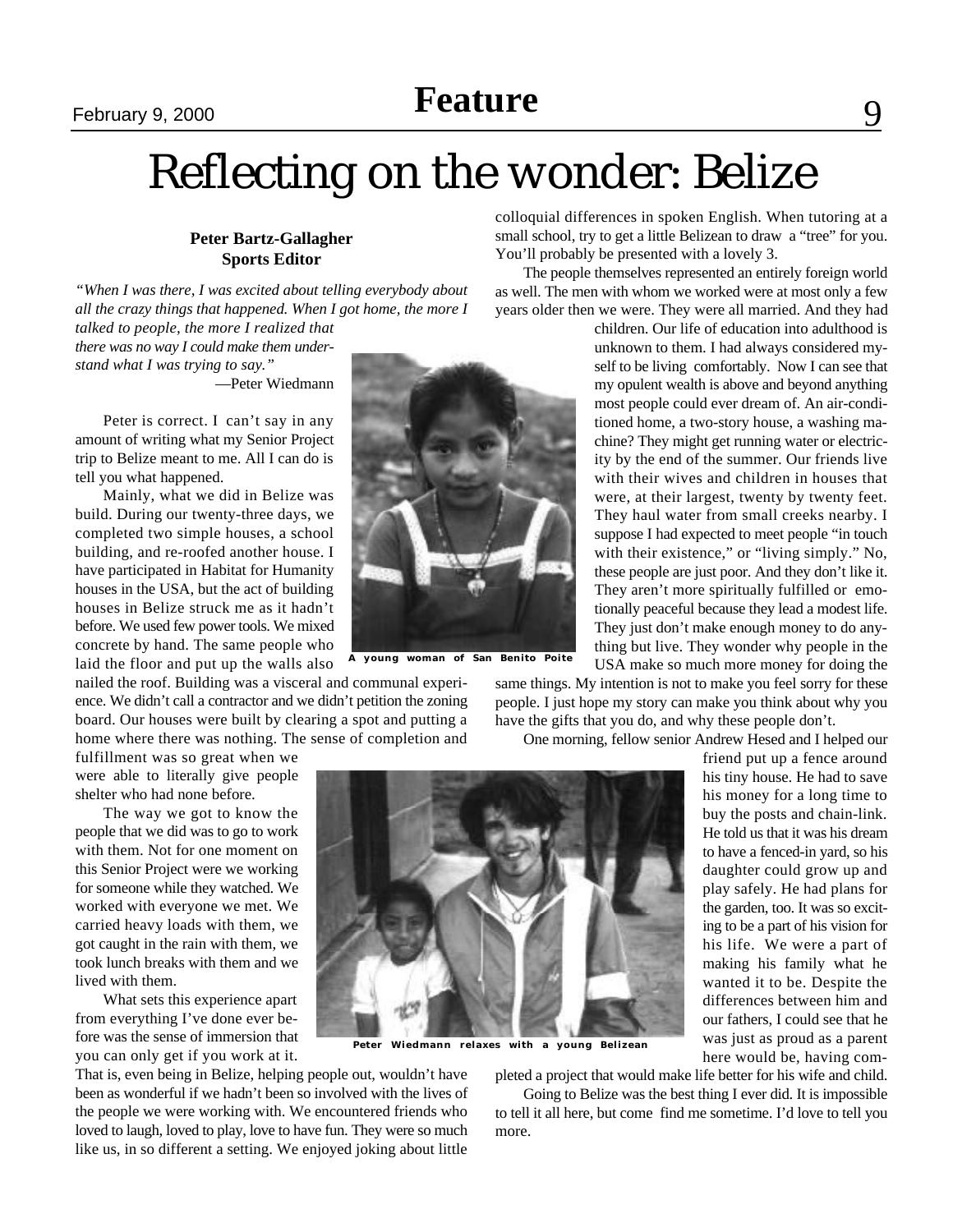## **Feature** February 9, 2000 Senior Project in Ghana marks a first

#### **Andy Neilsen Core Staff**

Rather than spend their month of Senior Project in a school or home for the elderly, two seniors headed for a region even more foreign and intimidating: Africa. On Dec. 27, Ryan Sickles and Kwofe Coleman embarked on an air journey over 15 hours to Accra, Ghana to report for their senior projects. Sickles and Coleman were the first seniors to leave the Americas during senior projects.

"We wanted to go to an area that wasn't comfortable," Coleman cited as a reason for the trip to Ghana, "preferably a third world country."

One of the major problems the pair faced involved financing the trip. Flying to Ghana is not cheap, and the two had to begin to raise money four months before they left.

Sickles and Coleman received quite a bit of help in their money-raising efforts. In addition to smaller donations, Bruce Affleck, a St. Louis Blues commentator and friend of the Sickles family, donated preseason tickets to Sickles and Coleman for them to sell to raise money. With the

sales of the tickets, Coleman and Sickles made almost \$1800. Sickles noted, "A lot of people were looking out for us once they knew what we were doing."

After the 10-hour flight, the two were ready to begin their project. When the two arrived in Accra, they were picked up by Coleman's uncle, with whom they were staying, and taken to Temma, a small city on the outskirts of Accra. As his parents are originally from Ghana, Coleman had immediate family connections there, and he spoke the native language. Sickles especially appreciated Coleman's knowledge of the language. Because Coleman spoke the language, his relatives generally avoided English, leaving Coleman as Sickles's only chance to understand what was happening.

For Coleman, it was the first time he had visited his mother's homeland. After hearing his parents tell stories about Ghana, Coleman was glad to be able to associate "names with faces and places to pictures." The uncle that they stayed with had spent a previous Christmas with Coleman, and said he enjoyed becoming reacquainted with "the other half of (his) background."

Sickles and Coleman worked at SOS Children's Village, a combination orphanage, school, and day-care center. They spent most of their mornings helping pre-school kids with their reading. The two served as mentors to the kids, giving them help with any words they didn't understand as well as with homework. Because the teacher- and adult-to-child ratio is so low, Sickles and Coleman also performed many baby-sitting duties. "Every time I moved I would knock over some kid," said Sickles.



**A view from Colemane's room in Temma.**

Excited by the American visitors, the kids gave Sickles very little rest. "They would come up to me and try to use American slang," Sickles remembered. He was impressed by their openness and enthusiasm, noting that so many of the kids greeted him just like a familiar face.

The latter part of each day was spent with older children. These adolescents needed help with schoolwork as well, and the two Americans were eager to help. They graded tests, helped with homework, and moderated the class times.

When the school day was over, Sickles and Coleman went out to the playground to play soccer and hang out with the kids. "The kids were very accepting, but I still couldn't help feeling

> like a minority," said Sickles. At times, the kids made fun of him in their native tongue, receiving stiff rebukes from Coleman. Though the teasing was not malicious, the experience of being one of a few white people was very moving for Sickles. Sickles said, "They were very accepting; they went out of their way to make us feel comfortable."

> When they weren't working, the Africabills took trips into the city to see the sights. Both enjoyed the scenery, frequently taking walks around the area.

Coleman and Sickles also took a beautiful ferry ride around one of Ghana's lakes. According to Coleman, Accra, Ghana's capital, is "about the size of downtown St. Louis."

"It was close to 95 degrees at night," Sickles said. The heat was so intense that on the third night, their fan melted. Yes, melted. Awakened by the lack of circulating air, the two Ghanabills realized that the fan had stopped. Upon inspection, they found that the motor had melted and was "gooey," according to Sickles.

Even water presented a problem for the Ghanabills. Despite their immunizations, the water was still dangerous for them to drink. To avoid catching a disease like yellow fever, Sickles and Coleman purchased gallons upon gallons of bottled water, making a large dent in the spending money they brought with them.

The people made the biggest impression on Sickles and Coleman. Whereas U.S. residents, Coleman believes, are always hurried, the people of Ghana take time in their days. Instead of quickly turning to the internet for their research, they would more likely take a longer trip to the library to look something up. "Everyone is so much more relaxed here," he said. Coleman feels that the technology level in Ghana suits the people there well, in that their less-urgent culture has no need for the immediate information that the internet provides.

Though both Sickles and Coleman were born in the U.S., their experiences of going to Ghana were very different. For Sickles, it was his first experience of being a minority. Ror Coleman, it was a return to his roots.Despite these differences, the kids made the impact, a kindness which neither would forget.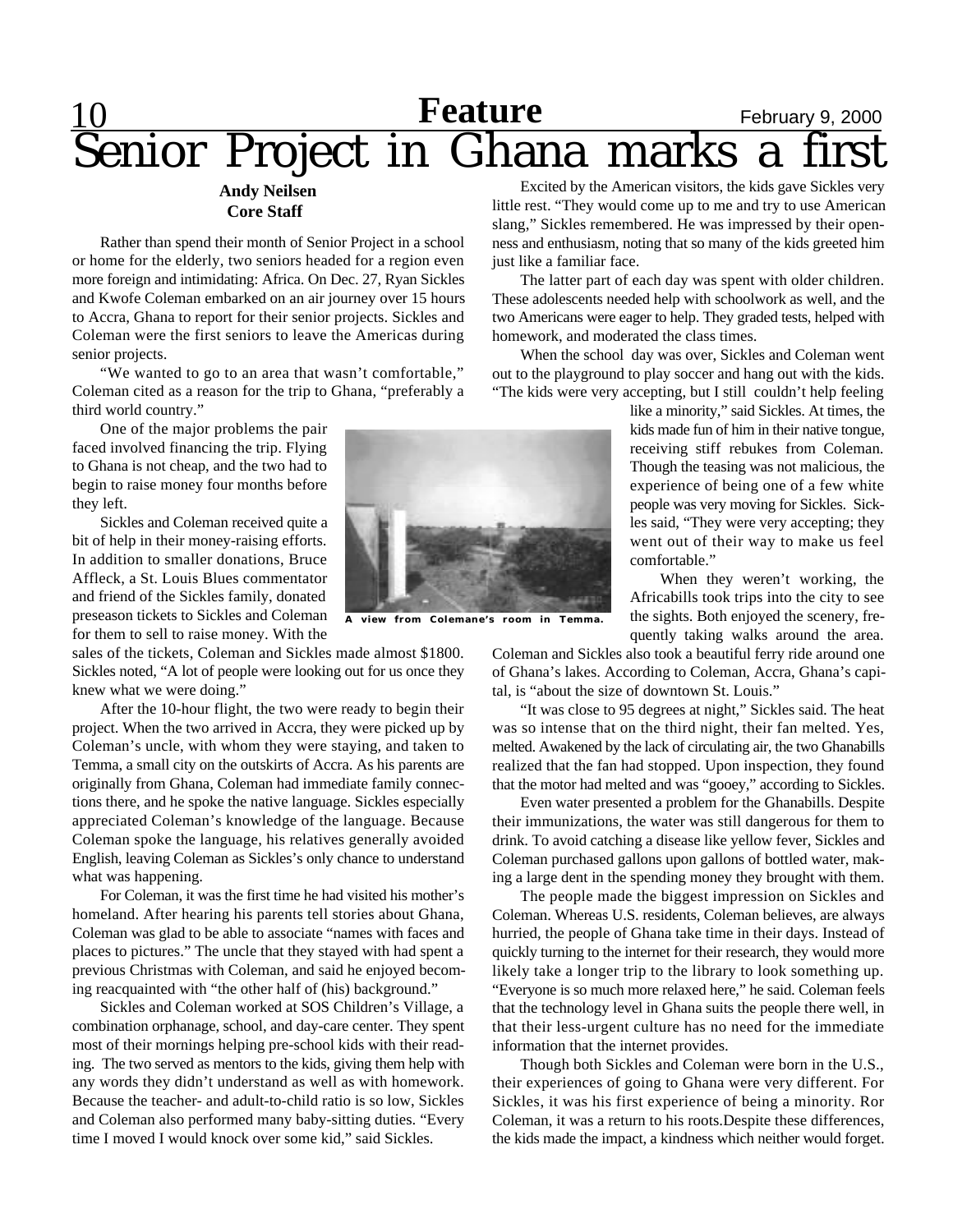## February 9, 2000 **News** 11

### SACAJAWEA

#### (from 1)

"The closeness of all the students at a dance, and the movement within this confined space is what is an issue," said Clark, who raised the issue himself. "I definitely don't think cutting out dances or mixers is an option, but something obviously needs to be done."

As the members of the committee voiced their opinions, it quickly became evident that the majority agreed with Clark on both points: a problem certainly exists, and a solution is certainly not easy to devise. So for much of the first half of the discussion, talk centered on the members'

### D.C.

#### (from 1)

later that afternoon.

On Monday, the program began with a seminar entitled "The Washington Insider," given by Ron Robinson, who has worked with youth organizations as well as on Ronald Reagan's presidential campaigns.

From there, the group moved to the park on the west side of the Washington Monument, which contains the Lincoln Memorial, Vietnam War Memorial, Korean War Memorial, and the reflecting pool.

"The Vietnam memorial was by far the best (site)," said Brusca. "It was so fascinating to see the list of names streaming on endlessly. And the fact that you can see your reflection hauntingly in the monument really gives substance to the fact that it could have been any one of us who had their name on that wall."

Monday afternoon, the PIs worked to get their students acquainted with the Capitol building, Senate and House office buildings, the Supreme Court, and the Library of Congress, to prepare them for their upcoming day alone on the Hill.

On Tuesday, Capitol Hill day SLUH participants met with Kyle Mulhall, an aid from Rep. Richard Gephardt's staff. "He was intelligent and knew (Gephardt) well," said Conway. Afterwards, students feelings about such inappropriate behavior—and its underlying causes—rather than on a solution.

"I hate that stuff," said senior Shawn Furey, regarding overly sexual dancing. "I think the main problem is that most people don't admit how much it bothers them."

"The real question is, 'How are we going to define what is 'sexually provacative'," said Barb Costigan. "Is it an entity in and of itself, or is it an intention, because you have to set some kind of solid standard if you want to enforce something this vague."

Many agreed with this assessment, and most of the solutions offered were

went to the Russel building, north of the Capitol, and met with representatives from the offices of Sen. Jean Carnahan and Sen. Christopher Bond.

Despite such visits, "Tuesday wasn't as close-up as I thought it would be," Barnidge said. "We really didn't get to interact with Congressmen."

In the afternoon, after the Close-Up group reconvened, students went to a seminar on the judiciary, given by Mindy Klasky, who has worked closely with the Supreme Court.

The week's final seminar, was given by a former U.S. foreign diplomat. The seminar was particularily interesting because the speaker delivered it posing as a Russian foreign diplomat and only revealed his true identity when the talk was concluded.

On Thursday, SLUH students visited the National Holocoust Museum, the last site of the trip. Said Conway of the Holocoust Museum, "Just going through all three floors with all the films and exhibits really showed you how terrible the event was."

"As far as learning about government," McCarthy said, "I think (the trip) helped develop a great deal of citizenship. I think the news media already gives enough criticism of government."

The trip, he said, fosters "appreciation for what this country's about."

quickly countered. A greater number of faculty or student chaperones was a popular idea for how to cut down on inappropriate behavior, but many questions were raised about the effectiveness of this method. Currently, anywhere from ten to twenty faculty chaperone a dance or mixer, in addition to the senior STUCO officers who act as student patrols.

"That first mixer was the most frustrating time I've ever had dealing with other SLUH students," said Minority Affairs Commissioner Shawn Henderson. "We had a really hard time controlling anything, because people didn't take us, as fellow students, seriously."

For most of the discussion there was much more general frustration at the situation than useful suggestions. Many felt that the true root of the problem—the underlying message of sexuality which is pervasive in today's culture—was a problem much too far-reaching to be addressed by a single high school.

"As faculty chaperones out there, we really feel like we're going against the current," said English teacher Adam Conway. "I think there's always been some element of sexuality in dancing, from waltzes to jitterbugs, but lately there's this whole idea of the female as some kind of product to be used by the male. There's always some kind of disrespect on some level in these modern dances."

Senior class President Tom Chibnall agreed, as he detailed STUCO's efforts with obvious frustration on his face. "I've met with Brock (Kesterson) at least two dozen times on this very topic...," he said. "The culture is so obsessed with (sex), this kind of problem is unavoidable. We're desperate for some advice."

In the end, the only real consensus reached on this topic was that, difficult as the task may be, SLUH has a moral responsibility to somehow define what is and is not appropriate for school events, and to try to enforce this decision.

Said Clark, wrapping up the topic," If we hide behind the reasoning that this